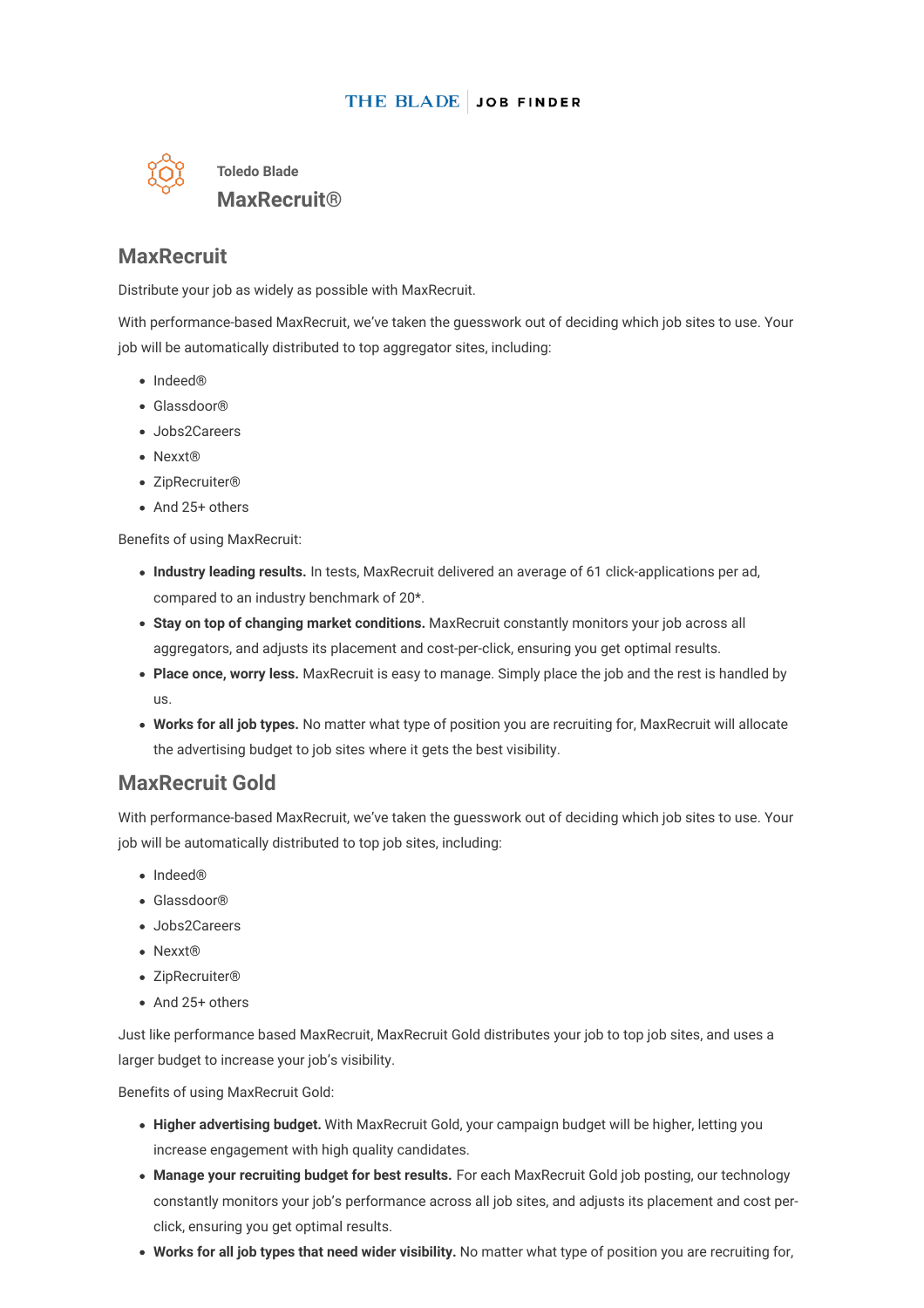MaxRecruit Gold will allocate the advertising budget to job sites where it gets the best visibility.

Be sure to read our Guide to Getting the Best [MaxRecruit](https://hiring.toledoblade.com/recruitmentproducts/toledoblade/maxrecruit/pdf?host_domain=hiring.toledoblade.com&page=maxrecruit-guide) Results.

\* Source Job Board Doctor

Contact info: **4419-724-6500** 

#### **MaxRecruit Platinum**

With performance-based MaxRecruit Platinum, we've taken the guesswork out of deciding which job board aggregators to use. Your job will be automatically distributed to top aggregators, including:

- Indeed®
- Glassdoor®
- Jobs2Careers
- Nexxt®
- ZipRecruiter®
- And 25+ others

MaxRecruit Platinum assigns a higher budget for your job, making it ideal for those times when you need to spend more to get more candidates, or to reach candidates for that hard-to-fill position in markets where there is a lot of competition for talent.

Benefits of using MaxRecruit Platinum:

- **Robust advertising budget.** With MaxRecruit Platinum, your campaign budget will be at our highest set budget, letting you increase engagement with high quality candidates.
- **Hiring in a specialty field?** MaxRecruit Platinum job postings can generate up to five times the clicks per job, compared to MaxRecruit.
- **Manage your recruiting budget for best results.** For each MaxRecruit Platinum job posting, our technology constantly monitors your job's performance across all aggregators, and adjusts its placement and cost per-click, ensuring you get optimal results.
- **Works for all job types that need wider visibility.** No matter what type of position you are recruiting for, MaxRecruit Platinum will allocate the advertising budget to job sites where it gets the best visibility.

Be sure to read our Guide to Getting the Best MaxRecruit Results. [link]

Contact info: 419-724-6500

### **MaxRecruit Platinum Work Remote**

With performance-based MaxRecruit Platinum Work Remote, your job will be advertised in the locations with the greatest opportunity to reach relevant candidates.

We've taken the quesswork out of deciding which job board aggregators to use -- and what locations to advertise for remote or "work from home" workers. Your job will be automatically distributed to top aggregators, including:

- Indeed®
- Glassdoor®
- Jobs2Careers
- Nexxt®
- ZipRecruiter®
- And 25+ others

Our technology analyzes nationwide hiring trends, and locates metro areas that have the greatest number of relevant candidates for your job requirements. Your job will be visible in your location as well as multiple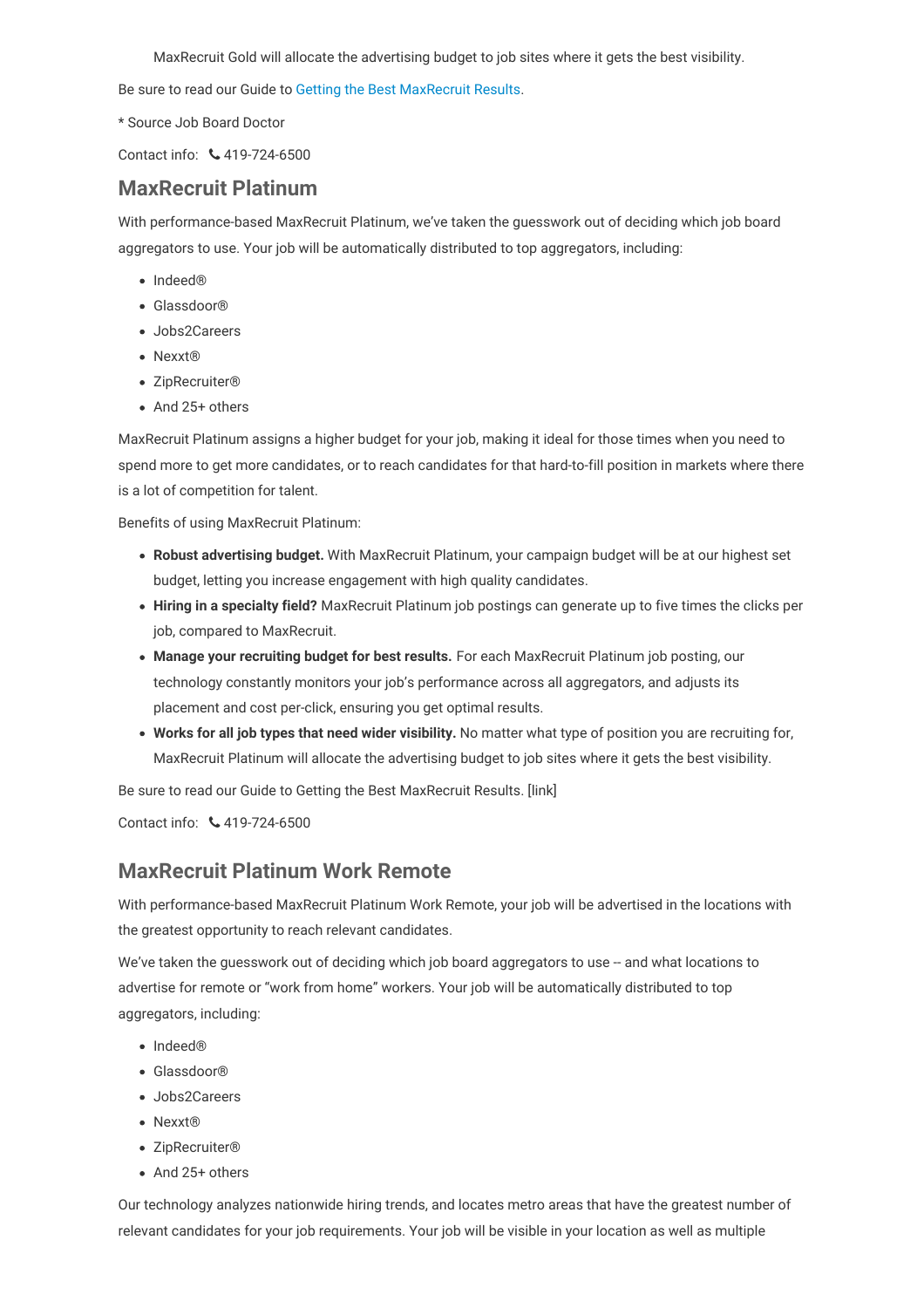metro areas that will provide you with the best candidates.

Benefits of using MaxRecruit Platinum Work Remote:

- **Tailor-made for "work from home" / remote positions.** Many companies have embraced remote workers for certain positions, attracting a wider range of candidates than may be available locally. Our technology gives you a laser focus on the best areas to attract relevant talent.
- **Higher advertising budget.** Your campaign budget will be higher, letting you increase engagement with high quality candidates.
- **Hiring in a specialty field?** MaxRecruit Platinum Work Remote job postings can generate up to five times the clicks per job, compared to MaxRecruit.
- **Manage your recruiting budget for best results.** For each MaxRecruit Platinum Work Remote job posting, our technology constantly monitors your job's performance across all aggregators, and adjusts its placement and cost per-click, ensuring you get optimal results.
- **Works for all job types that need wider visibility.** No matter what type of position you are recruiting for, MaxRecruit Platinum Work Remote will allocate the advertising budget to job sites -- and locations -where it gets the best visibility.

Be sure to read our Guide to Getting the Best MaxRecruit Results. [link]

Contact info: 419-724-6500

#### **MaxRecruit Plus**

Like performance-based MaxRecruit, we've taken the guesswork out of deciding which job board aggregators to use. With MaxRecruit Plus, you can set a custom advertising budget and apply it to one or multiple jobs. Your job(s) will be automatically distributed to top aggregators, including:

- Indeed®
- Glassdoor®
- Jobs2Careers
- Nexxt®
- ZipRecruiter®
- And 25+ others

MaxRecruit Plus is ideal when you need to spend more to get more candidates, to attract candidates for that hard-to-fill position, or when you have multiple positions to fill and want your recruiting budget spent optimally.

Benefits of using MaxRecruit Plus:

- **More flexible than ever.** With MaxRecruit Plus, you specify a custom campaign budget for use against one or multiple jobs. You can also run multiple campaigns simultaneously.
- **Manage your recruiting budget for best results.** For each MaxRecruit Plus campaign, our technology constantly monitors your job's performance across all aggregators, and adjusts its placement and costper-click ensuring you get optimal results.
- **Employee needed yesterday?** For each campaign, you specify how aggressively the budget is managed for delivering results.
- **Information when you need it.** Get up-to-the-minute status on how your campaign is performing. For each campaign, you can view the budget, amount spent, jobs within the campaign, campaign status, and clicks received.

Be sure to read our Guide to Getting the Best MaxRecruit Results. [link]

Contact info: 419-724-6500